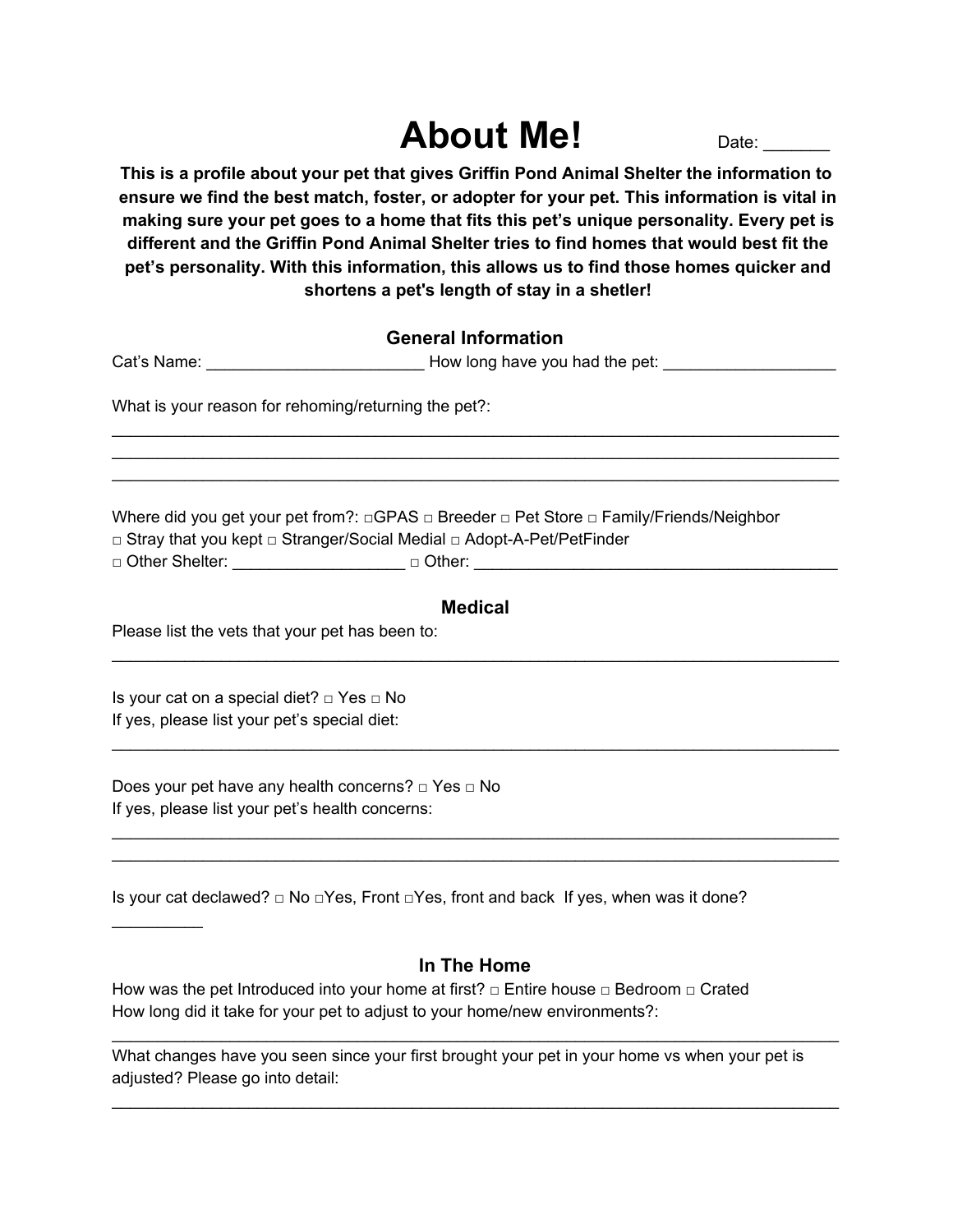Where is your pet allowed? Please check all that applies:  $\Box$  Inside the house  $\Box$  Outside the house, roam free in the neighborhood □ Outside only when supervised □ Other:

\_\_\_\_\_\_\_\_\_\_\_\_\_\_\_\_\_\_\_\_\_\_\_\_\_\_\_\_\_\_\_\_\_\_\_\_\_\_\_\_\_\_\_\_\_\_\_\_\_\_\_\_\_\_\_\_\_\_\_\_\_\_\_\_\_\_\_\_\_\_\_\_\_\_\_\_\_\_\_\_

If both, how long does your pet stay outdoors?: \_\_\_\_\_\_\_\_\_\_\_\_\_\_\_\_\_\_ Indoors?: \_\_\_\_\_\_\_\_\_\_\_\_\_\_\_\_\_\_\_\_\_\_

How many hours a day was the pet usually unattended to? \_\_\_\_\_\_\_\_\_\_\_\_\_\_\_\_\_\_\_\_\_\_\_\_

If the pet likes toys, what toys are their favorites?\_\_\_\_\_\_\_\_\_\_\_\_\_\_\_\_\_\_\_\_\_\_\_\_\_\_\_\_\_\_\_\_\_\_\_\_\_\_\_\_\_

How does the pet react to strangers coming to the door or into the house?

Is your cat allowed on furniture? □ Yes □ No Does your pet scratch the furniture? □ Yes □ No

#### **Outside The Home**

\_\_\_\_\_\_\_\_\_\_\_\_\_\_\_\_\_\_\_\_\_\_\_\_\_\_\_\_\_\_\_\_\_\_\_\_\_\_\_\_\_\_\_\_\_\_\_\_\_\_\_\_\_\_\_\_\_\_\_\_\_\_\_\_\_\_\_\_\_\_\_\_\_\_\_\_\_\_\_\_ \_\_\_\_\_\_\_\_\_\_\_\_\_\_\_\_\_\_\_\_\_\_\_\_\_\_\_\_\_\_\_\_\_\_\_\_\_\_\_\_\_\_\_\_\_\_\_\_\_\_\_\_\_\_\_\_\_\_\_\_\_\_\_\_\_\_\_\_\_\_\_\_\_\_\_\_\_\_\_\_

\_\_\_\_\_\_\_\_\_\_\_\_\_\_\_\_\_\_\_\_\_\_\_\_\_\_\_\_\_\_\_\_\_\_\_\_\_\_\_\_\_\_\_\_\_\_\_\_\_\_\_\_\_\_\_\_\_\_\_\_\_\_\_\_\_\_\_\_\_\_\_\_\_\_\_\_\_\_\_\_ \_\_\_\_\_\_\_\_\_\_\_\_\_\_\_\_\_\_\_\_\_\_\_\_\_\_\_\_\_\_\_\_\_\_\_\_\_\_\_\_\_\_\_\_\_\_\_\_\_\_\_\_\_\_\_\_\_\_\_\_\_\_\_\_\_\_\_\_\_\_\_\_\_\_\_\_\_\_\_\_

While in the car is the Pet:  $\Box$  Free Roaming  $\Box$  Crated  $\Box$  Other: How does the Pet do in the car? (Just lay down? Meowing? Panting? Etc.):

### **Training/Play Preferences**

\_\_\_\_\_\_\_\_\_\_\_\_\_\_\_\_\_\_\_\_\_\_\_\_\_\_\_\_\_\_\_\_\_\_\_\_\_\_\_\_\_\_\_\_\_\_\_\_\_\_\_\_\_\_\_\_\_\_\_\_\_\_\_\_\_\_\_\_\_\_\_\_\_\_\_\_\_\_\_\_

\_\_\_\_\_\_\_\_\_\_\_\_\_\_\_\_\_\_\_\_\_\_\_\_\_\_\_\_\_\_\_\_\_\_\_\_\_\_\_\_\_\_\_\_\_\_\_\_\_\_\_\_\_\_\_\_\_\_\_\_\_\_\_\_\_\_\_\_\_\_\_\_\_\_\_\_\_\_\_\_ \_\_\_\_\_\_\_\_\_\_\_\_\_\_\_\_\_\_\_\_\_\_\_\_\_\_\_\_\_\_\_\_\_\_\_\_\_\_\_\_\_\_\_\_\_\_\_\_\_\_\_\_\_\_\_\_\_\_\_\_\_\_\_\_\_\_\_\_\_\_\_\_\_\_\_\_\_\_\_\_

Is the pet litterbox trained?  $\Box$  Yes  $\Box$  Still training  $\Box$  No What treats are your pet's favorite?:

How does your pet show affection/ ask for affection?:

Please go into detail how your pet initiates play time? (Do they grab a toy, Stare at you, run back and

\_\_\_\_\_\_\_\_\_\_\_\_\_\_\_\_\_\_\_\_\_\_\_\_\_\_\_\_\_\_\_\_\_\_\_\_\_\_\_\_\_\_\_\_\_\_\_\_\_\_\_\_\_\_\_\_\_\_\_\_\_\_\_\_\_\_\_\_\_\_\_\_\_\_\_\_\_\_\_\_ \_\_\_\_\_\_\_\_\_\_\_\_\_\_\_\_\_\_\_\_\_\_\_\_\_\_\_\_\_\_\_\_\_\_\_\_\_\_\_\_\_\_\_\_\_\_\_\_\_\_\_\_\_\_\_\_\_\_\_\_\_\_\_\_\_\_\_\_\_\_\_\_\_\_\_\_\_\_\_\_ \_\_\_\_\_\_\_\_\_\_\_\_\_\_\_\_\_\_\_\_\_\_\_\_\_\_\_\_\_\_\_\_\_\_\_\_\_\_\_\_\_\_\_\_\_\_\_\_\_\_\_\_\_\_\_\_\_\_\_\_\_\_\_\_\_\_\_\_\_\_\_\_\_\_\_\_\_\_\_\_

forth,etc.):

When does your pet initiate play time? (After dinner, when you first get home, before bed, ec.):

#### **General Behavior**

\_\_\_\_\_\_\_\_\_\_\_\_\_\_\_\_\_\_\_\_\_\_\_\_\_\_\_\_\_\_\_\_\_\_\_\_\_\_\_\_\_\_\_\_\_\_\_\_\_\_\_\_\_\_\_\_\_\_\_\_\_\_\_\_\_\_\_\_\_\_\_\_\_\_\_\_\_\_\_\_ \_\_\_\_\_\_\_\_\_\_\_\_\_\_\_\_\_\_\_\_\_\_\_\_\_\_\_\_\_\_\_\_\_\_\_\_\_\_\_\_\_\_\_\_\_\_\_\_\_\_\_\_\_\_\_\_\_\_\_\_\_\_\_\_\_\_\_\_\_\_\_\_\_\_\_\_\_\_\_\_

Please check what your pet has been around: □ Children □ Dogs □ Other Cats If children were checked: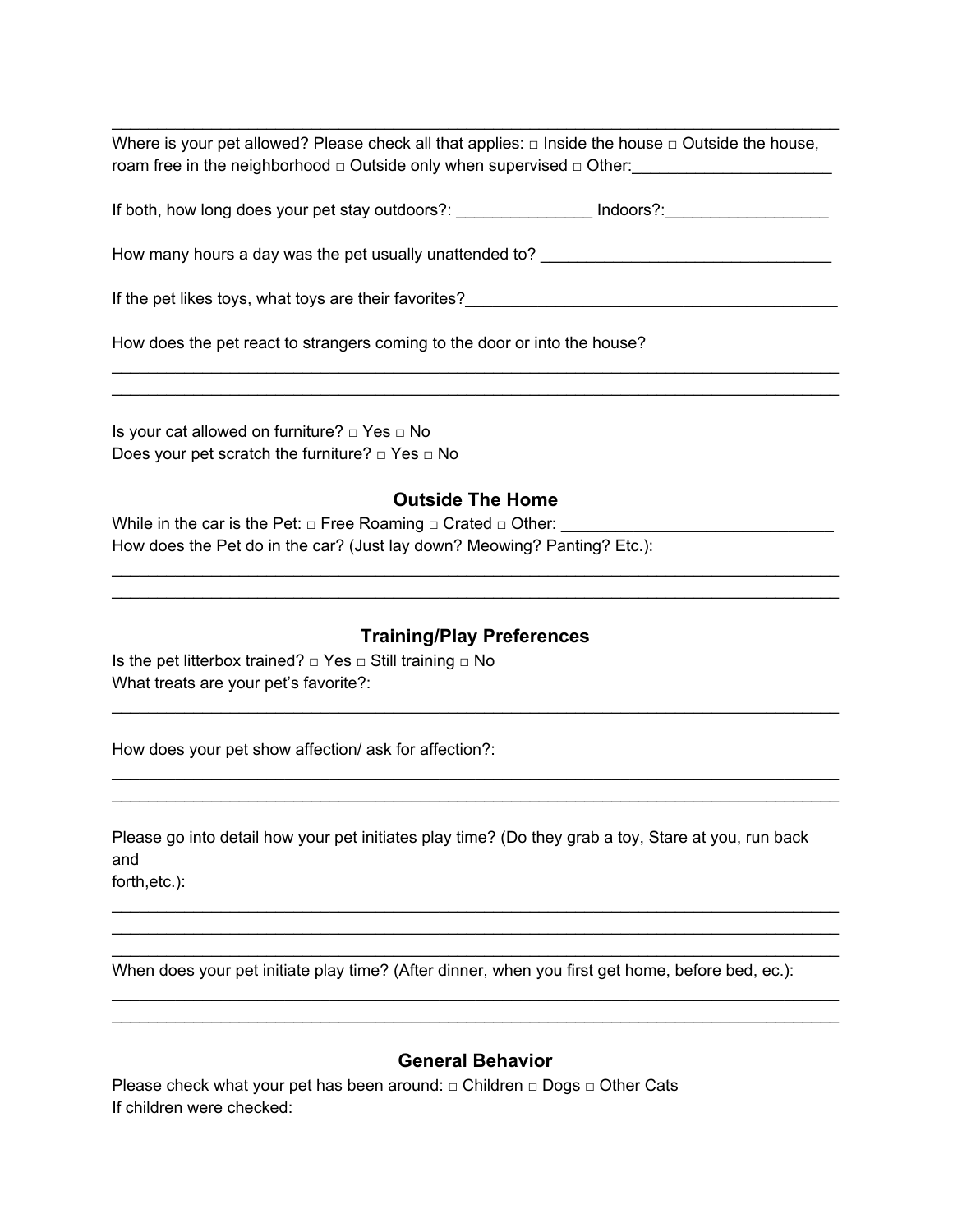- Did the pet live with children? □Yes □ No
- Please describe how the pet reacted with them?
- What were the children ages?\_\_\_\_\_\_\_\_\_\_\_\_\_\_\_\_\_\_\_\_\_\_\_\_\_\_\_\_\_\_\_\_\_\_\_\_\_\_\_\_\_\_\_\_\_\_\_\_\_\_

If dogs were checked:

- Did the pet live with dogs? □Yes □ No
- Please describe how the pet reacted with them?
- What were the dogs ages?: \_\_\_\_\_\_\_\_\_\_\_\_\_\_\_\_\_\_\_\_\_\_\_\_\_\_\_\_\_\_\_\_\_\_\_\_\_\_\_\_\_\_\_\_\_\_
- How did they meet? (check all that apply)  $\Box$  On leash  $\Box$  Through barrier  $\Box$  Off leash

\_\_\_\_\_\_\_\_\_\_\_\_\_\_\_\_\_\_\_\_\_\_\_\_\_\_\_\_\_\_\_\_\_\_\_\_\_\_\_\_\_\_\_\_\_\_\_\_\_\_\_\_\_\_\_\_\_\_\_\_\_\_\_\_\_\_\_\_\_\_\_\_\_\_\_ \_\_\_\_\_\_\_\_\_\_\_\_\_\_\_\_\_\_\_\_\_\_\_\_\_\_\_\_\_\_\_\_\_\_\_\_\_\_\_\_\_\_\_\_\_\_\_\_\_\_\_\_\_\_\_\_\_\_\_\_\_\_\_\_\_\_\_\_\_\_\_\_\_\_\_

\_\_\_\_\_\_\_\_\_\_\_\_\_\_\_\_\_\_\_\_\_\_\_\_\_\_\_\_\_\_\_\_\_\_\_\_\_\_\_\_\_\_\_\_\_\_\_\_\_\_\_\_\_\_\_\_\_\_\_\_\_\_\_\_\_\_\_\_\_\_\_\_\_\_\_ \_\_\_\_\_\_\_\_\_\_\_\_\_\_\_\_\_\_\_\_\_\_\_\_\_\_\_\_\_\_\_\_\_\_\_\_\_\_\_\_\_\_\_\_\_\_\_\_\_\_\_\_\_\_\_\_\_\_\_\_\_\_\_\_\_\_\_\_\_\_\_\_\_\_\_

\_\_\_\_\_\_\_\_\_\_\_\_\_\_\_\_\_\_\_\_\_\_\_\_\_\_\_\_\_\_\_\_\_\_\_\_\_\_\_\_\_\_\_\_\_\_\_\_\_\_\_\_\_\_\_\_\_\_\_\_\_\_\_\_\_\_\_\_\_\_\_\_\_\_\_ \_\_\_\_\_\_\_\_\_\_\_\_\_\_\_\_\_\_\_\_\_\_\_\_\_\_\_\_\_\_\_\_\_\_\_\_\_\_\_\_\_\_\_\_\_\_\_\_\_\_\_\_\_\_\_\_\_\_\_\_\_\_\_\_\_\_\_\_\_\_\_\_\_\_\_

\_\_\_\_\_\_\_\_\_\_\_\_\_\_\_\_\_\_\_\_\_\_\_\_\_\_\_\_\_\_\_\_\_\_\_\_\_\_\_\_\_\_\_\_\_\_\_\_\_\_\_\_\_\_\_\_\_\_\_\_\_\_\_\_\_\_\_\_\_\_\_\_\_\_\_

\_\_\_\_\_\_\_\_\_\_\_\_\_\_\_\_\_\_\_\_\_\_\_\_\_\_\_\_\_\_\_\_\_\_\_\_\_\_\_\_\_\_\_\_\_\_\_\_\_\_\_\_\_\_\_\_\_\_\_\_\_\_\_\_\_\_\_\_\_\_\_\_\_\_\_

\_\_\_\_\_\_\_\_\_\_\_\_\_\_\_\_\_\_\_\_\_\_\_\_\_\_\_\_\_\_\_\_\_\_\_\_\_\_\_\_\_\_\_\_\_\_\_\_\_\_\_\_\_\_\_\_\_\_\_\_\_\_\_\_\_\_\_\_\_\_\_\_\_\_\_ \_\_\_\_\_\_\_\_\_\_\_\_\_\_\_\_\_\_\_\_\_\_\_\_\_\_\_\_\_\_\_\_\_\_\_\_\_\_\_\_\_\_\_\_\_\_\_\_\_\_\_\_\_\_\_\_\_\_\_\_\_\_\_\_\_\_\_\_\_\_\_\_\_\_\_ \_\_\_\_\_\_\_\_\_\_\_\_\_\_\_\_\_\_\_\_\_\_\_\_\_\_\_\_\_\_\_\_\_\_\_\_\_\_\_\_\_\_\_\_\_\_\_\_\_\_\_\_\_\_\_\_\_\_\_\_\_\_\_\_\_\_\_\_\_\_\_\_\_\_\_

• Please check what size dogs they were: □ Large □Medium □ Small □ Micro

If other cats were checked:

- Did the pet live with other cats?  $\Box$  Yes  $\Box$  No
- Please describe how the pet reacted with them?
- What were the cats ages?:
- How did the cats react when sharing food?:
- Has your dog ever got into an altercation with another dog? □Yes □ No
- Please describe the altercation(s)?

Has your pet ever bitten anyone before? □Yes (people) □Yes (Other pets) □Yes (Both) □ No If the answer is yes, how many times has your pet bitten? Please go into detail of each situation that occurred that caused your pet to do this. Also please give the dates that each bite has occurred (if you do not remember when, month is okay):

\_\_\_\_\_\_\_\_\_\_\_\_\_\_\_\_\_\_\_\_\_\_\_\_\_\_\_\_\_\_\_\_\_\_\_\_\_\_\_\_\_\_\_\_\_\_\_\_\_\_\_\_\_\_\_\_\_\_\_\_\_\_\_\_\_\_\_\_\_\_\_\_\_\_\_\_\_\_\_\_ \_\_\_\_\_\_\_\_\_\_\_\_\_\_\_\_\_\_\_\_\_\_\_\_\_\_\_\_\_\_\_\_\_\_\_\_\_\_\_\_\_\_\_\_\_\_\_\_\_\_\_\_\_\_\_\_\_\_\_\_\_\_\_\_\_\_\_\_\_\_\_\_\_\_\_\_\_\_\_\_ \_\_\_\_\_\_\_\_\_\_\_\_\_\_\_\_\_\_\_\_\_\_\_\_\_\_\_\_\_\_\_\_\_\_\_\_\_\_\_\_\_\_\_\_\_\_\_\_\_\_\_\_\_\_\_\_\_\_\_\_\_\_\_\_\_\_\_\_\_\_\_\_\_\_\_\_\_\_\_\_ \_\_\_\_\_\_\_\_\_\_\_\_\_\_\_\_\_\_\_\_\_\_\_\_\_\_\_\_\_\_\_\_\_\_\_\_\_\_\_\_\_\_\_\_\_\_\_\_\_\_\_\_\_\_\_\_\_\_\_\_\_\_\_\_\_\_\_\_\_\_\_\_\_\_\_\_\_\_\_\_

Has your pet ever: □ Hissed □ Swatted □ Scratched If your pet has done anything that is listed please go into detail of the situation that occurred that caused your pet to do this:

\_\_\_\_\_\_\_\_\_\_\_\_\_\_\_\_\_\_\_\_\_\_\_\_\_\_\_\_\_\_\_\_\_\_\_\_\_\_\_\_\_\_\_\_\_\_\_\_\_\_\_\_\_\_\_\_\_\_\_\_\_\_\_\_\_\_\_\_\_\_\_\_\_\_\_\_\_\_\_\_ \_\_\_\_\_\_\_\_\_\_\_\_\_\_\_\_\_\_\_\_\_\_\_\_\_\_\_\_\_\_\_\_\_\_\_\_\_\_\_\_\_\_\_\_\_\_\_\_\_\_\_\_\_\_\_\_\_\_\_\_\_\_\_\_\_\_\_\_\_\_\_\_\_\_\_\_\_\_\_\_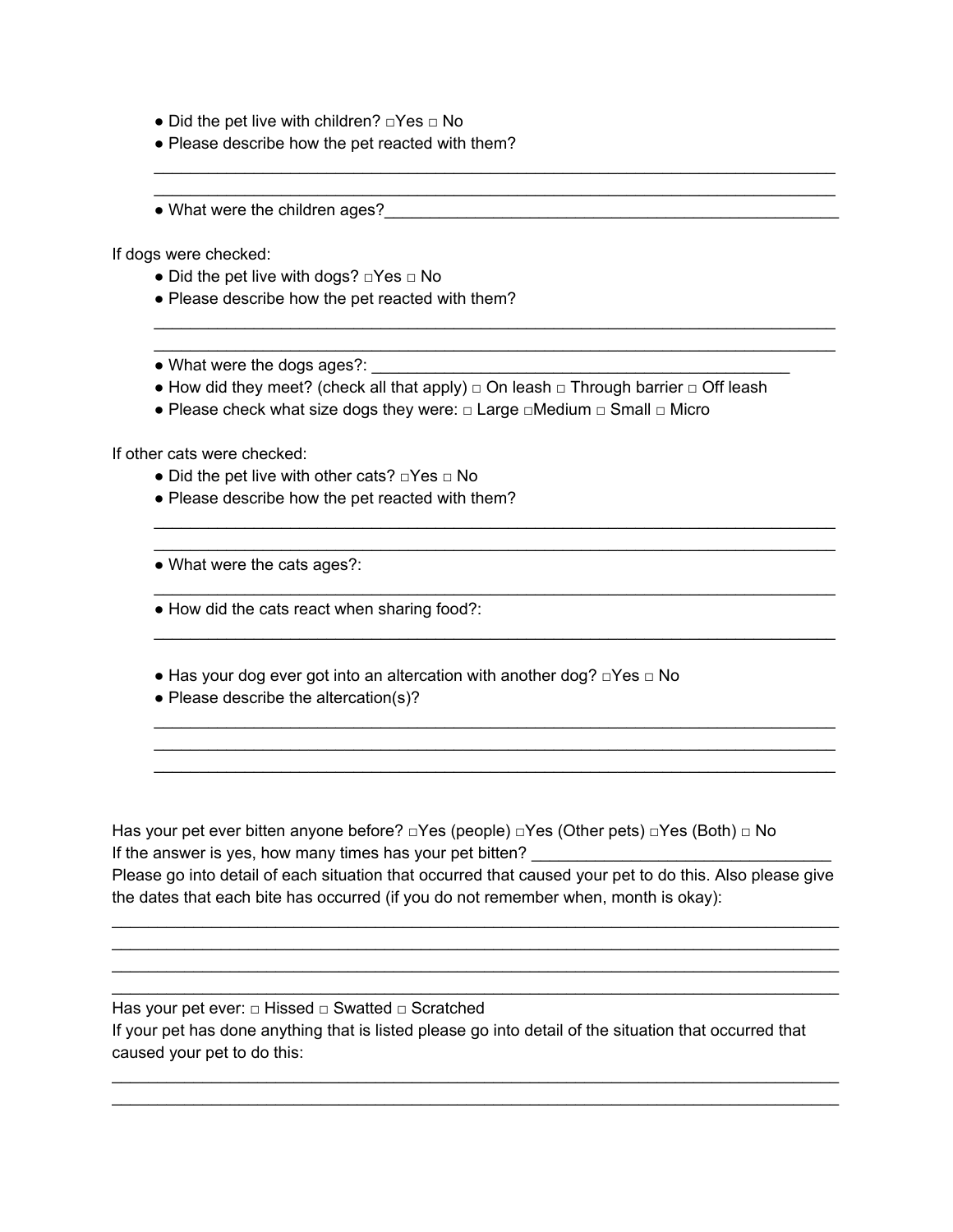How does you pet react when they are scared?:

Please describe any behavior that an adopter needs to be aware of and the circumstances in which they occur that is not listed above:

How does your pet react when giving them a bath, nail trimming, body handling?

How does your pet react if woken up unexpectedly?

How do you respond to pet's behavior that you do not like?:

#### Is there anything you would like to add about this pet? The more information we have about this pet allows us to be better equipped to find a better match for this pet!